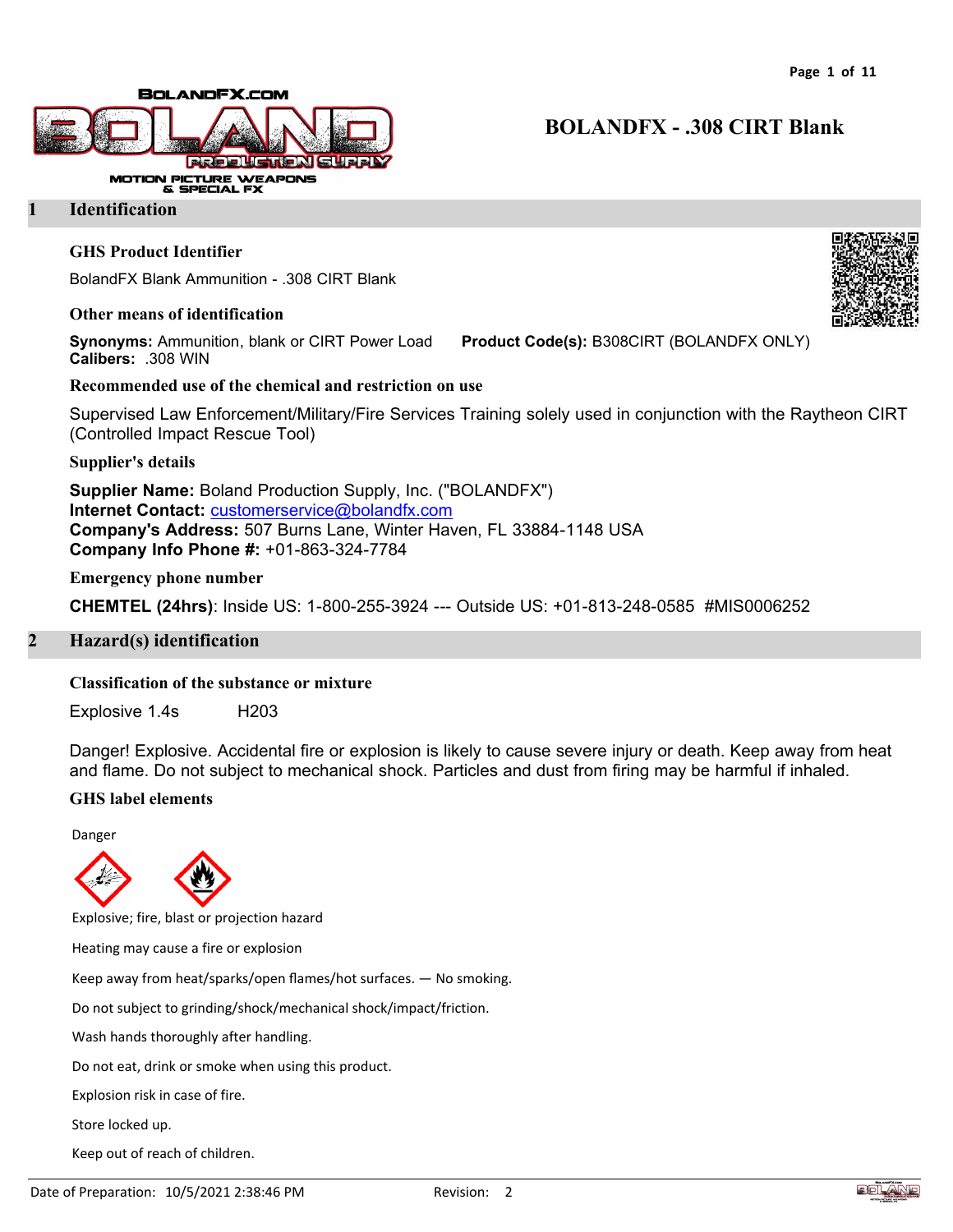### **Other hazards which do not result in classification**

Accidental firing or explosion is likely to cause severe injury or death.

| <b>HMIS Classification</b>      |               | <b>NFPA Rating</b>        |         |
|---------------------------------|---------------|---------------------------|---------|
| <b>Health Hazard:</b>           |               | <b>Health Hazard:</b>     | 2       |
| <b>Chronic Health Hazard: *</b> |               | Fire:                     | 3       |
| <b>Flammability:</b>            |               | <b>Reactivity Hazard:</b> | 3       |
| <b>Physical hazards:</b>        | 3 (Explosive) | Special Hazard:           | $\star$ |

CAUTION: Residual dust may ignite.

**Unknown Acute Toxicity (GHS-US)** Not available

# **Human Threshold Response Data**

Odor Threshold: Unknown Irritation Threshold: Unknown Immediately Dangerous to Life or Health: The IDLH for this product is not known. The IDLH for copper and lead is 100 mg/m<sup>3</sup>. The IDLH for barium nitrate is 50 mg/m<sup>3</sup>.

# **Storage Color Code:** Red (Flammable)

**Potential Health Effects**: This product is composed of a metal capsule which contains the various components completely sealed within. Therefore, under normal handling of this product, no exposure to any harmful materials will occur. When the product is fired, a small amount of residual dust and particles may be generated which may be slightly irritating to the eyes and the respiratory tract. The particles may contain trace amounts of these harmful substances:

Lead: Ingestion of large amounts of lead can cause abdominal pain, constipation, cramps, nausea, and/or vomiting. Chronic exposure can cause kidney damage, anemia, reproductive effects, developmental effects and permanent nervous system damage in humans including changes in cognitive function.

Copper: Inhalation of high concentrations of copper dusts and fumes may cause nasal irritaion and/or nausea, vomiting and stomach pain.

Antimony sulfide: Inhalation of high concentrations may cause dizziness, headache and nausea. Workers chronically exposed to high concentrations of antimony sulfide have developed heart and blood effects. Barium nitrate: Ingestion of large doses of soluble barium compounds can cause cyanosis, skeletal muscle paralysis, respiratory arrest, irregular heartbeat and hypertension.

# **It is unlikely that the amount of particles that someone would be exposed to from firing would be sufficient to cause any of these effects.**

**Aggravation of Pre-existing Conditions:** There are no medical conditions known to be aggravated by exposure to this product in its solid form. Exposure to lead can aggravate anemia, cardiovascular and respiratory disease.

**Potential Environmental Effects:** Product has not been tested for environmental properties.

# **3 Composition/information on ingredients**

| <b>Description</b>     | <b>CAS Number</b> | <b>EINECS</b><br>Number | $\frac{0}{0}$ | <b>Note</b>              |
|------------------------|-------------------|-------------------------|---------------|--------------------------|
| Copper                 | 7440-50-8         | 231-159-6               | $55 - 96$     | Primer (Line 1 - Line 6) |
| Zinc                   | 7440-66-6         | 231-175-3               | $10 - 55$     | Primer                   |
| Normal Lead styphenate | 15245-44-0        | 239-290-0               | $4 - 5$       | Primer                   |
| Barium nitrate         | 10022-31-8        | 233-020-5               | $3 - 3.5$     | Primer                   |

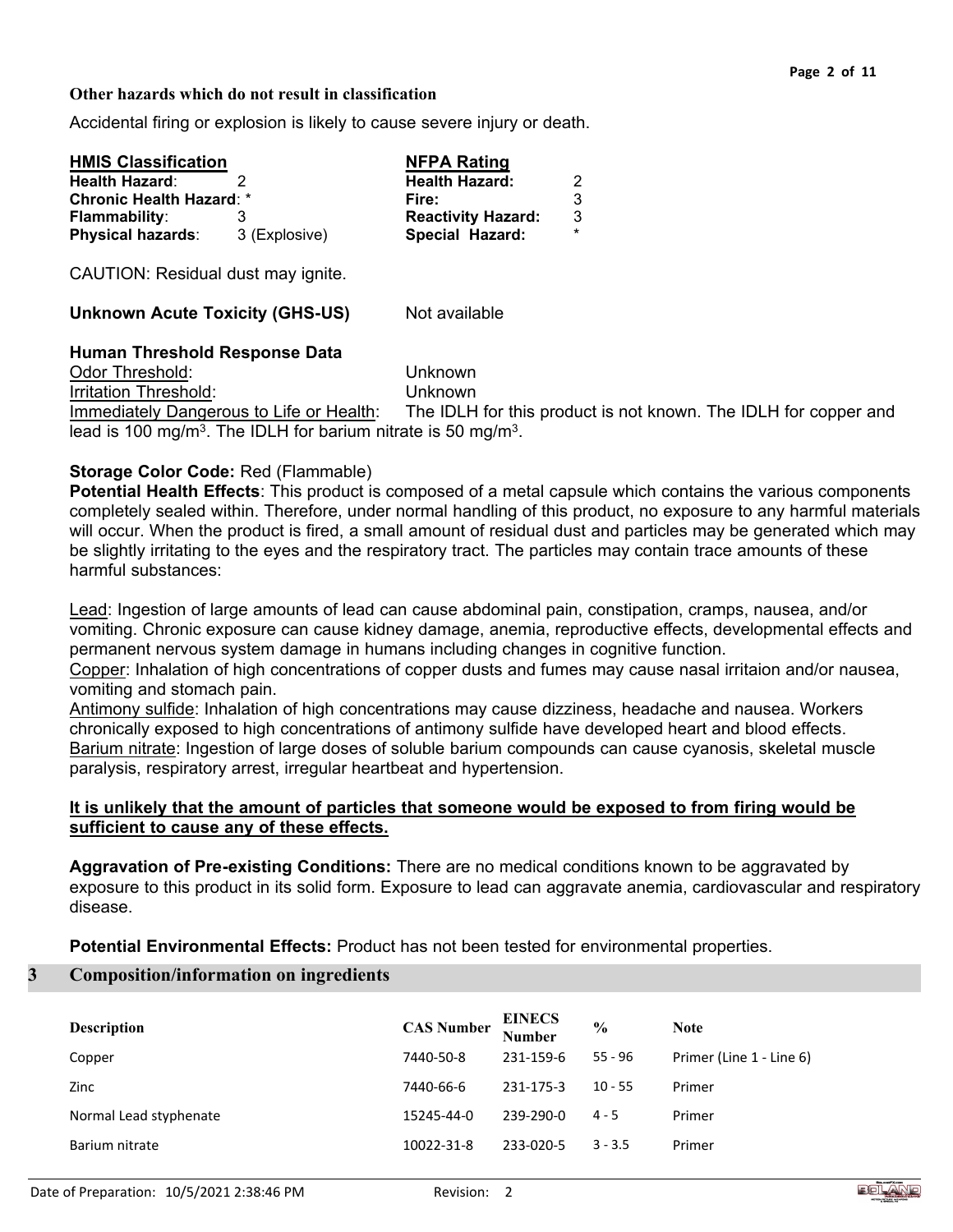| Antimony trisulfide                                                                               | 1345-04-6     | 215-713-4 | $1 - 5$     | Primer                              |
|---------------------------------------------------------------------------------------------------|---------------|-----------|-------------|-------------------------------------|
| Lead(II) thiocyanate                                                                              | 592-87-0      | 209-774-6 | $0.1 - 0.6$ | Primer                              |
| Nitrocellulose                                                                                    | 9004-70-0     |           | 54 - 96     | Smokeless Powder                    |
| Nitroglycerin                                                                                     | $55 - 63 - 0$ | 200-240-8 | $4 - 40$    | Smokeless Powder                    |
| Rosin                                                                                             | 8050-09-7     | 232-475-7 | $0.1 - 4$   | Combustible Dust (Smokeless Powder) |
| Diphenylamine                                                                                     | 122-39-4      | 204-539-4 | $0.1 - 1$   | Smokeless Powder                    |
| Ethyl centralite                                                                                  | 85-98-3       | 201-645-2 | $0.1 - 1$   | Smokeless Powder                    |
| Brass casing                                                                                      | 63338-02-3    | 215-270-7 | $\mathbf 0$ | Casing                              |
| $\mathbf{D}_{1}^{2}$ and $\mathbf{L}^{2}$ and $\mathbf{L}^{2}$ are associated as $\mathbf{L}^{2}$ |               |           |             |                                     |

# **4 First-aid measures**

# **Description of necessary first-aid measures**

**Inhalation:** If symptoms of lung irritation occur (coughing, wheezing or breathing difficulty), remove from exposure area to fresh air immediately. If breathing is difficult, give oxygen. If breathing has stopped, perform artificial respiration. Keep affected person warm and at rest. Get immediate medical attention. **Ingestion:** If ingested, give large amounts of water to drink if concious, but do not induce vomiting. Never give

anything by mouth to an unconscious person. Get immediate medical attention.

**Skin Contact:** Wash skin with plenty of soap and water.

**Eye Contact:** Immediately flush out fumes or particles cautiously with large amounts of water for at least 15 minutes, occasionally lifting lower and upper eyelids. If eye irritation develops, call a physician at once.

**Most important symptoms/effects, acute and delayed**

**Inhalation:** Smoke may cause respiratory irritation. **Eye Contact:** Smoke may cause eye irritation. **Ingestion:** Weakness, dizziness, headache, nausea, convulsions, unconciousness, death.

# **Indication of immediate medical attention and special treatment needed, if necessary**

If you feel unwell, seek medical advice.

# **5 Fire-fighting measures**

# **Suitable extinguishing media**

DO NOT FIGHT FIRE INVOLVING EXPLOSIVES. **Unsuitable Extinguising Media:** DO NOT fight fires involving explosives.

# **Specific hazards arising from the chemical**

**Fire Hazard:** In case of fire involving explosives: Evacuate area. DO NOT fight fires involving explosives. Consult the most current Emergency Response Guidebook (ERG), Guide 112 for additional information. Material contained within the shell is flammable.

**Explosion Hazard:** Explosive, Division 1.4s - Chemicals and items which have a fire hazard and either a minor blast hazard or a minor projection hazard or both, but not a mass explosion hazard. Extreme risk of explosion from shock, friction, fire or other sources of ignition. Material contained within the shell may explode when in contact with flammable or organic substances and confined during a fire.

**Reactivity Hazard:** Material contained within the shell reacts violently with many chemicals causing a fire and explosion hazard. Material is sensitive to friction, shock, impact, and electrostatic discharge.

| Explosive: YES                        | Flammable: Internal contents - YES       |
|---------------------------------------|------------------------------------------|
| Combustible: Not applicable           | Pyrophoric: No                           |
| Flash Point (oC): Not applicable      | Burning Rate of Material: Not applicable |
| Lower Explosive Limit: Not applicable | Autoignition Temp: No data               |



**Page 3 of 11**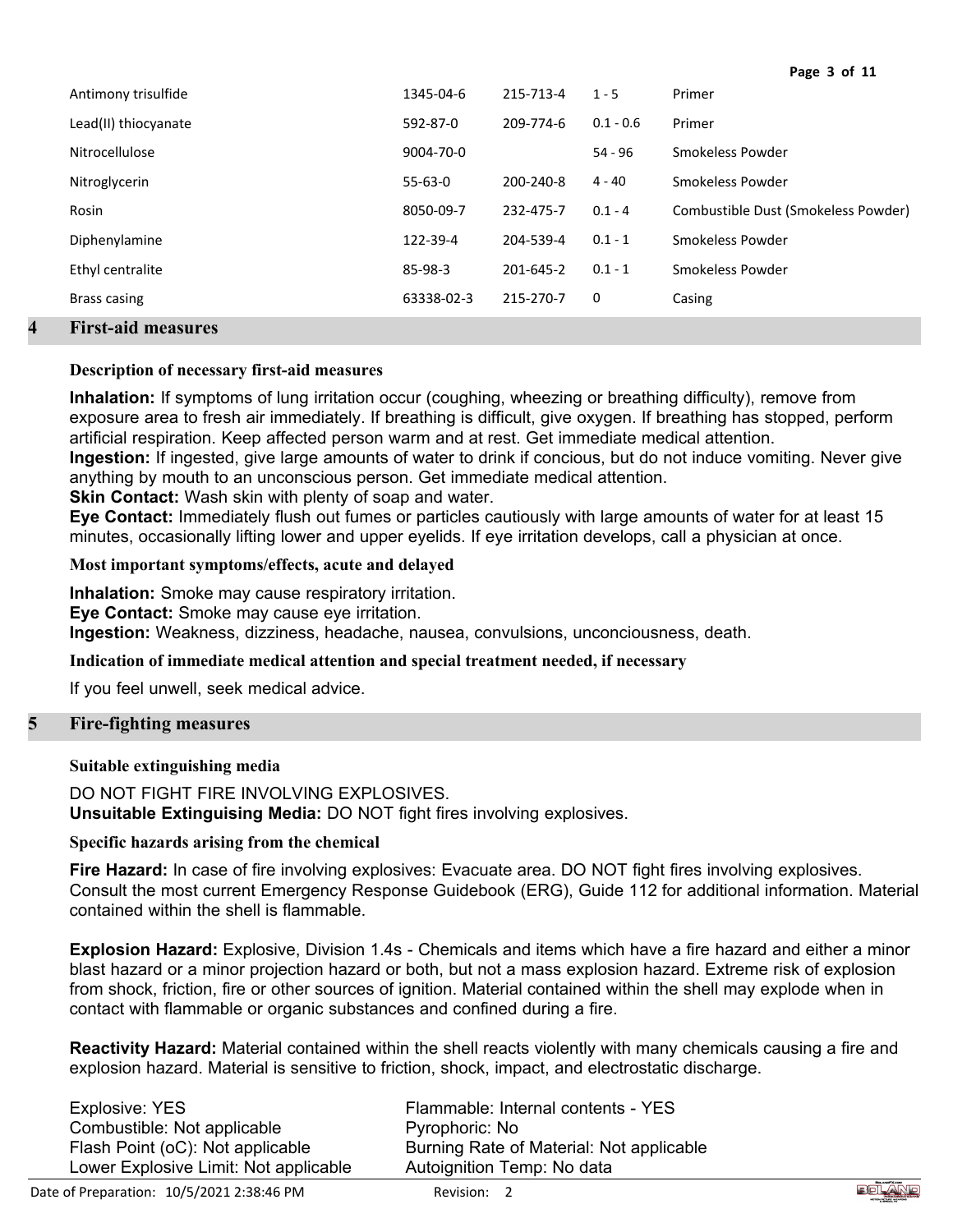# Upper Explosive Limit: Not applicable Flammability Classification: (defined by 29 CFR 1910.1200): Explosive

### **Special protective actions for fire-fighters**

**Precautionary Measures Fire:** This product is an explosive with a fire, projection, or blast hazard. DO NOT FIGHT FIRES INVOLVING EXPLOSIVE MATERIALS.

**Firefighting Instructions:** DO NOT ATTEMPT TO FIGHT FIRE. Immediately evacuate all personnel from the area to a safe distance. Guard against re-entry. Thermal decomposition can lead to release of irritating gases and vapors.

**Protection During Firefighting:** When controlling fire before involvement of explosives, firefighters should wear positive pressure self-containing breathing apparatus (SCBA) and full turnout gear.

**Hazardous Combustion Products:** Carbon oxides (CO, CO2). Nitrogen oxides. Metal oxides.

**Reference to Other Sections:** Refer to section 9 for flammability properties.

### **6 Accidental release measures**

### **Personal precautions, protective equipment and emergency procedures**

**General Measures:** Keep away from heat, sparks, open flames, hot surfaces - NO SMOKING. Eliminate every possible source of ignition. Evacuate danger area.

### **For Non-Emergency Personnel**

**Protective Equipment:** Use appropriate personal protection equipment (PPE). **Emergency Procedures:** Evacuate danger area.

# **For Emergency Personnel**

**Protective Equipment:** Equip crew with proper protection.

**Emergency Procedures:** Upon arrival at the scene, a first responder is expected to recognize the presence of dangerous goods, protect oneself and the public, secure the area, and call for the assistance of trained personnel as soon as conditions permit.

### **Environmental precautions**

Prevent cartridge entry to landfill, sewers and public waters.

### **Methods and materials for containment and cleaning up**

The flammable contents of this product are contained within a brass casing so direct contact is unlikely. The brass casing may represent an explosion hazard and should be handled carefully. This product may explode if subjected to heat, flame, friction, impact, static discharge or mechanical shock. Remove all sources of ignition. Use non-sparking equipment or soft natural bristle brush and conductive rubber or conductive plastic shovel to clean up residual powders after firing and dispose accordingly. A spill of this material will normally not require emergency response team capabilities.

### **7 Handling and storage**

### **Precautions for safe handling**

**Hygiene Measures:** This product is an Explosive. Protect against physical damage. Handle in accordance with good industrial hygiene and safety procedures. Wash hands with mild soap and water before eating, drinking, or smoking and again when leaving work.

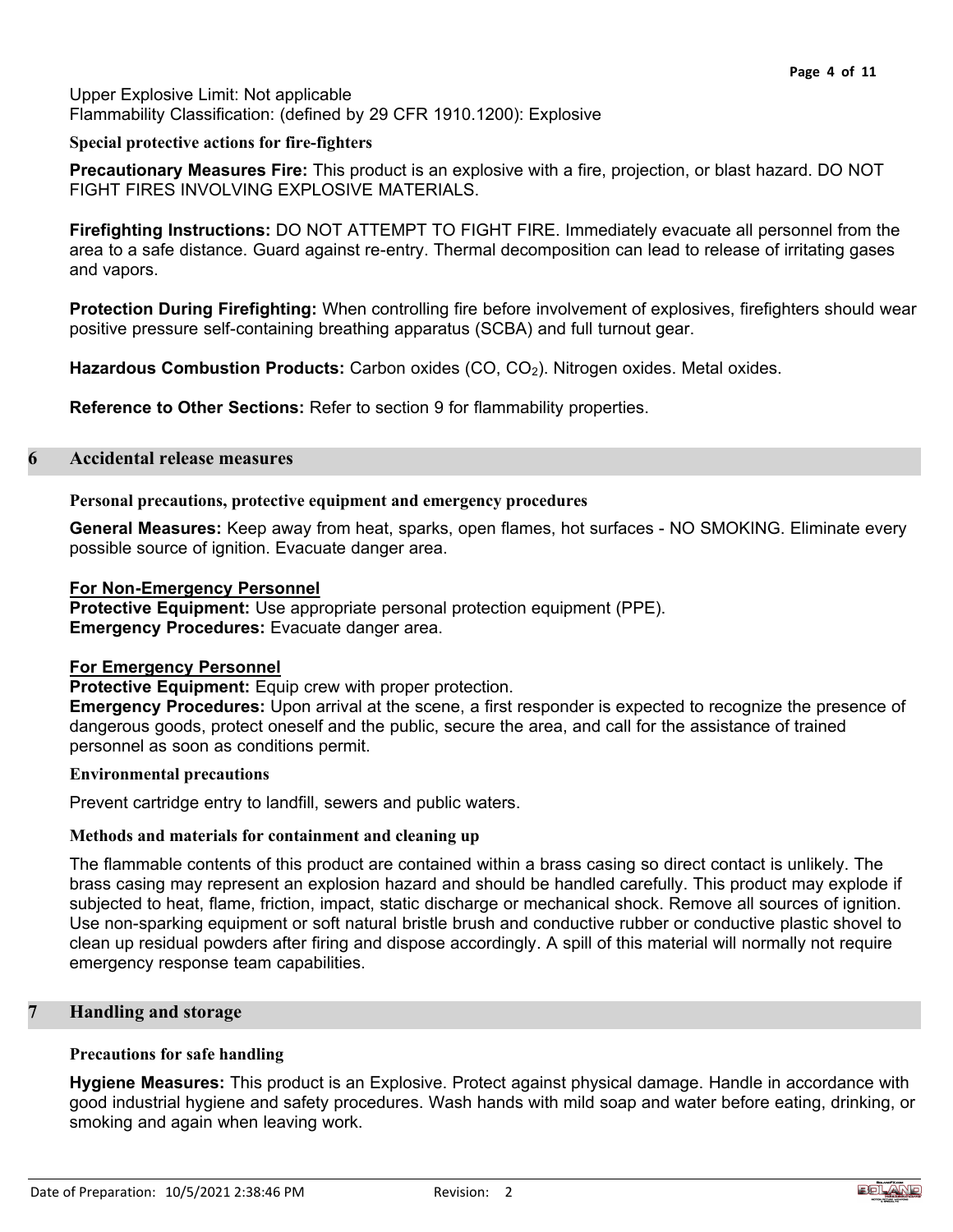# **Conditions for safe storage, including any incompatibilities**

Store in a cool, dry, well-ventilated location below 65.5°C (150°F), away from any area where the fire hazard may be acute.

| <b>Shelf Life Limitations:</b>        | Indefinite at 50°-90°F and 30% relative humidity                           |
|---------------------------------------|----------------------------------------------------------------------------|
| Incompatible Materials for Packaging: | Package only in DOT approved containers                                    |
| Incompatible Materials for Storage or | Heat sources. Direct sunlight and ultraviolet light. Acids, bases, Class A |
| Transport:                            | & B explosives, strong oxidizers, and caustics                             |

Separate from incompatibles. Storage and use areas should be designated "No Smoking" areas. Cartridges may be hazardous when empty since they retain product residues (vapors, dust); observe all warnings and precautions listed for the product. Do not pressurize or expose containers to heat, flame, sparks, static electricity or other sources of ignition. Avoid contact with any ammonia compounds. Follow appropriate explosive safety measures.

### **8 Exposure controls/personal protection**

### **Control parameters**

| CAS#          | <b>CHEMICAL</b>        | <b>ACGIH TLV</b>                                                 | <b>OSHA PEL</b>                                                                   | <b>INTERNATIONAL CODES</b>                                                                                                                                                                                    |
|---------------|------------------------|------------------------------------------------------------------|-----------------------------------------------------------------------------------|---------------------------------------------------------------------------------------------------------------------------------------------------------------------------------------------------------------|
| 7440-50-8     | <b>NAME</b><br>Copper  | 0.2 mg/m <sup>3</sup> (fume),<br>1 mg/m $3$ (dusts<br>and mists) | 0.1 mg/m <sup>3</sup><br>$(fume)$ ,<br>1mg/m <sup>3</sup><br>(dusts and<br>mists) | Austria, Belgium, Canada: 0.2 mg/m <sup>3</sup><br>(fumes), 1 mg/m $3$ (dusts)<br>Denmark: 1.0 mg/m <sup>3</sup> (dust & powder)<br>Germany (MAK): 0.1 mg/m <sup>3</sup> (fume), 1<br>$mg/m3$ (dusts & mists) |
| 7440-66-6     | Zinc                   | None established                                                 | None<br>established                                                               | None established                                                                                                                                                                                              |
| 15245-44-4    | Lead styphenate        | None established                                                 | None<br>established                                                               | None established                                                                                                                                                                                              |
| 10022-31-8    | Barium nitrate         | $0.5 \text{ mg/m}^3$                                             | $0.5 \text{ mg/m}^3$                                                              | Germany (MAK): $0.5 \text{ mg/m}^3$ (I), Peak = II<br>(2)<br>Austria, Belgium, Denmark, Finland,<br>Hungary, Netherlands, Poland,<br>Switzerland, U.K.: 0.5 mg/m <sup>3</sup>                                 |
| 1345-04-6     | Anitmony<br>trisulfide | $\overline{0.5}$ mg/m <sup>3</sup>                               | $0.5 \text{ mg/m}^3$                                                              | Austria, Belgium, Denmark, France,<br>Finland, Germany, Hungary, Netherlands,<br>Norway, Poland, Sweden, U.K.: 0.5 mg/m <sup>3</sup>                                                                          |
| 592-87-0      | Lead thiocyanate       | None established                                                 | None<br>established                                                               | None established                                                                                                                                                                                              |
| $55 - 63 - 0$ | Nitroglycerin          | $0.5 \text{ mg/m}^3$                                             | 2 mg/m $3$<br>(skin)                                                              | None established                                                                                                                                                                                              |
| 122-39-4      | Diphenylamine          | 10 mg/m $3$                                                      | None<br>established                                                               | None established                                                                                                                                                                                              |
| 85-98-3       | Ethyl centralite       | None established                                                 | None<br>established                                                               | None established                                                                                                                                                                                              |

# **Appropriate engineering controls**

Prevent buildup of static electric charges. A system of local and/or general exhaust is recommended if significant dusting occurs or fumes are generated. Local exhaust ventilation is generally preferred because it can control the emissions of the contaminant at its source, preventing dispersion of it into the general work area. Otherwise, use general exhaust ventilation. Emergency eye wash should be available in the immediate vicinity of any potential exposure.

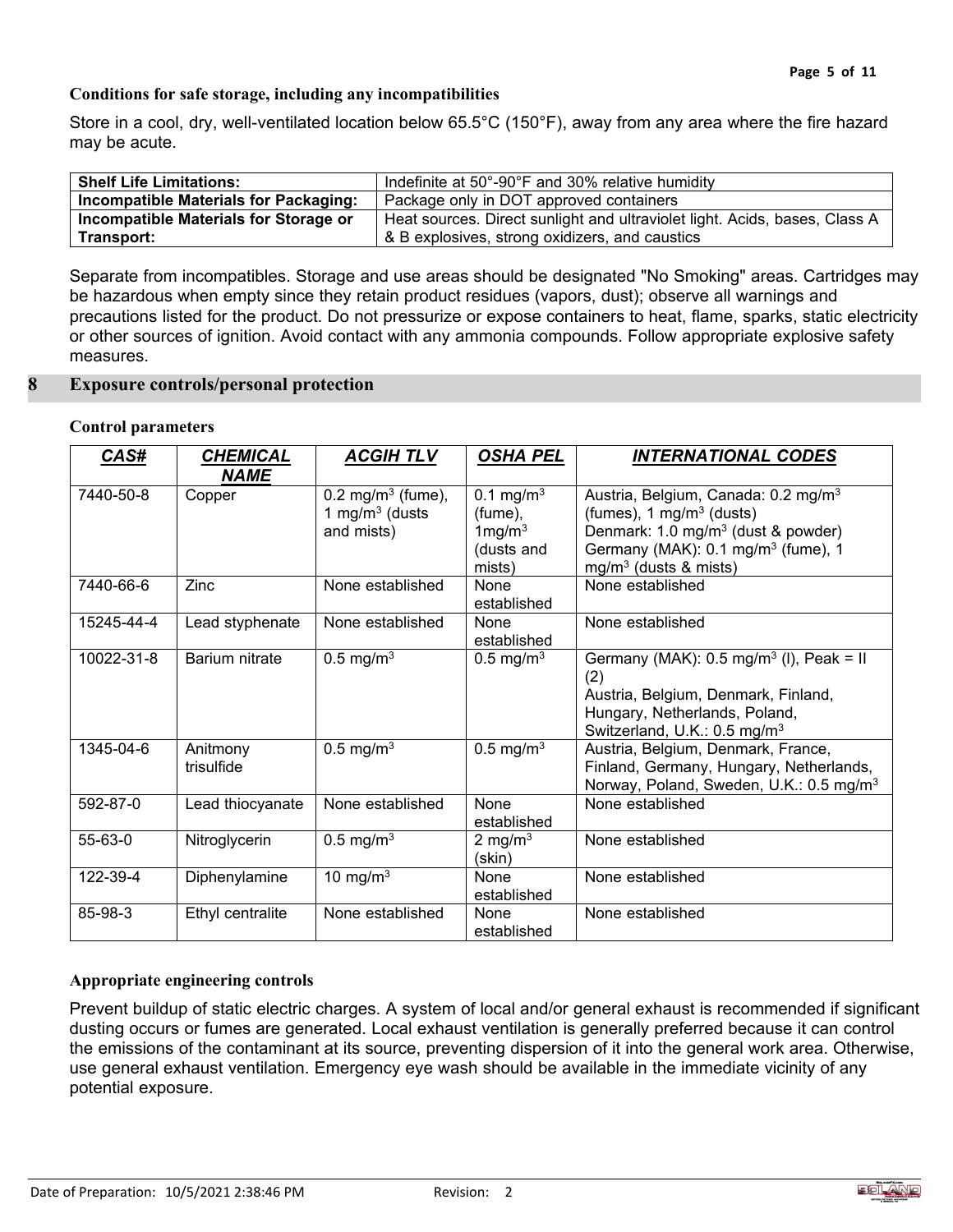**Individual protection measures**

| <b>Skin Protection:</b>        | Not normally needed                                                         |
|--------------------------------|-----------------------------------------------------------------------------|
| <b>Eye/Face Protection:</b>    | Use safety glasses                                                          |
| <b>Respiratory Protection:</b> | Not normally needed                                                         |
| <b>General Hygiene:</b>        | Do not eat, drink, or smoke while using this product. Wash hands after use. |

### **9 Physical and chemical properties**

### **Physical and chemical properties**

| <b>PROPERTY</b>             | <b>VALUE</b>                | <b>PROPERTY</b>                            | <b>VALUE</b>      |
|-----------------------------|-----------------------------|--------------------------------------------|-------------------|
| Appearance:                 | Brass, crimped casing       | <b>Vapor Density (air=1):</b>              | Not available     |
| Odor:                       | Acrid smoke after firing    | <b>Boiling Point (°F):</b>                 | Not available     |
| <b>Molecular Weight:</b>    | Not available               | <b>Melting Point:</b>                      | Not available     |
| <b>Physical State:</b>      | Solid                       | Specific Gravity (g/cc):                   | 1.5 (approximate) |
| pH:                         | Not available               | <b>Bulk Density:</b>                       | Not available     |
| Vapor Pressure (mm Hg):     | Not available               | Viscocity (cps):                           | Not available     |
| <b>Vapor Density:</b>       | Not available               | <b>Decomposition Temperature:</b>          | 82°C (180°F)      |
| Solubility in Water (20°C): | Negligible at 20° C (68° F) | <b>Evaporation Rate:</b>                   | Not available     |
| Volatiles, % by Volume:     | Not available               | <b>Octano/water partition coefficient:</b> | Not available     |
|                             |                             |                                            |                   |

**Explosive Properties:** Explosive, Division 1.4s - Chemicals and items which have a fire hazard and either a minor blast hazard or a minor projection hazard or both, but not a mass explosion hazard.

**Explosion Data - Sensitivity to Mechanical Impact:** Sensitive to mechanical impact.

**Explosion Data - Sensitivity to Static Discharge:** Static discharge could act as an ignition source to cartridge contents.

# **10 Stability and reactivity**

# **Reactivity**

Reacts violently with many chemicals causing fire and explosion hazard. Material within cartridge shell is sensitive to friction, shock, mechanical shock, impact, and elctrostatic discharge.

### **Chemical stability**

Stable under conditions of recommended handling, proper use, and storage. (see section 7).

### **Possibility of hazardous reactions**

Hazardous polymerization will not occur.

### **Conditions to avoid**

Avoid shock, heat, electrostatic discharge, impact, friction, open flame, ignition sources and incompatibles.

### **Incompatible materials**

Heat sources. Direct sunlight and ultraviolet light. Acids, strong oxidizers, caustics, ammonia, Class A and B explosives.

# **Hazardous decomposition products**

Carbon oxides (CO, CO2), nitrogen oxides, lead fumes, metal oxides, copper oxides, barium oxides, lead oxides, sulfur, zinc oxides, cyanates, ammonia.

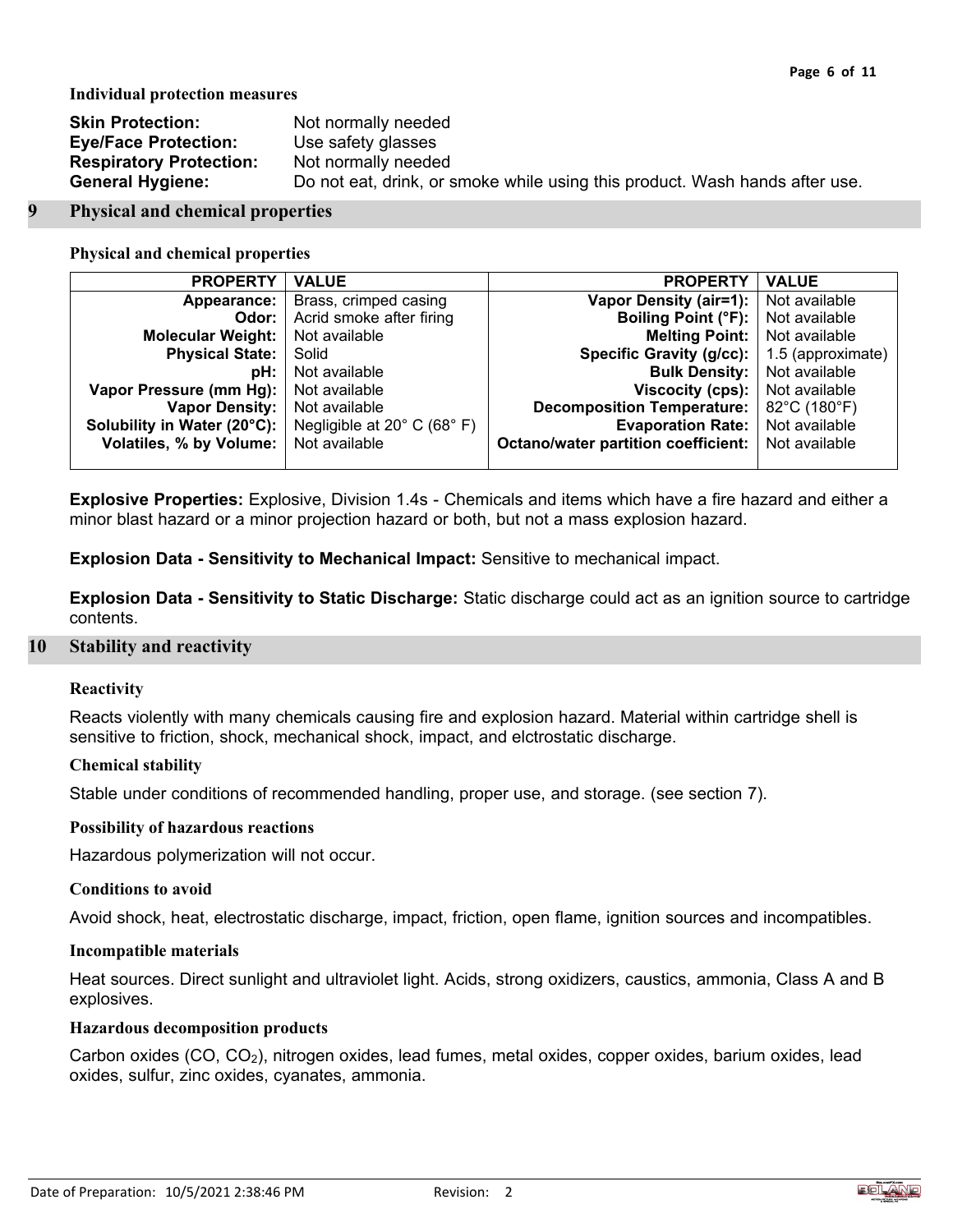# **11 Toxicological information**

# **Toxicological (health) effects**

Data is provided for lowest value of any component of material within the cartridge shell: Oral rat LD<sub>50</sub>: 355mg/kg; skin rabbit  $LD_{50}$ : 375g/kg. Lead components may affect fetal development, cause nervous system damage and may reduce male reproductive function and are classified by IARC as 2A (probably carcinogenic to humans) and are listed in 29 CFR part 1910 Subpart Z. Antimony sulfide is IARC category 3 (not classifiable as to human carcinogenicity).

# **Information on the likely routes of exposure**

The physical nature of this product makes absorption from any route unlikely. A small amount of inhalable particles and dust may be created when fired.

# **Delayed and immediate effects and also chronic effects from short and long term exposure**

Medical conditions generally recognized as being aggravated by exposure: Severe untreated anemia and glaucoma may be aggravated by extreme overexposure to nitroglycerin in the workplace. Aggravation of these conditions has never been reported as a consequence of workplace exposure but has been reported following protracted medicinal overdosage of nitroglycerin. Alcohol has been reported to intensify any adverse reaction to nitroglycerin. Not listed as a carcinogen by National Toxicity Program (NTP); not regulated as a carcinogen by Occupational Safety and Health Administration (OSHA); not evaluated by International Agency for Research on Cancer (IRAC). Rats dosed for a lifetime showed a decreasein the number of mammary and pituitary tumors that usually occur.

# **Interactive effects**

None known or reported.

### **Mixtures**

None known or reported.

# **12 Ecological information**

### **Toxicity**

# **Primer**

No data is avalable on the primer component. Individual constituents are as follows:

Copper: The toxicity of copper to aquatic organisms varies significantly not only with the species, but also with the physical and checmical characteristics of the water, such as its temperatures, hardness, turbidity and carbon dioxide content. Copper concentration varying from 0.1 to 1.0 mg/l have been found by various investigators to be not toxic for most fish. However, concentrations of 0.015 to 3.0 mg/l have been reported as toxic, particularly in soft water to many kinds of fish, crustacea, insects, and plankton. Lead: LC 50 (48 hrs.) to bluegill (Lepomis macrochirus) is reported to be 2-5 mg/l. Lead is toxic to

# waterfowl.

Zinc: The following concentrations of zinc have been reported as lethal to fish:

- Rainbow trout fingerlings: 0.13 mg/l, 12-24 hours
- Bluegill sunfish: 6 hr TLM 1.9 3.6 g/l (soft water, 30°C)
- Rainbow trout: 4 mg/l (hard water) 3 days
- Sticklebacks: 1 mg/l (soft water) 24 hours

The presence of copper appears to have a synergistic effect on the toxicity of zinc towards fish.

# **Powder**

**Ecology - General:** This material is hazardous to the aquatic environment. Keep out of sewers and waterways. **Ecology - Water:** Toxic to aquatic life. Toxic to aquatic life with long lasting effects.

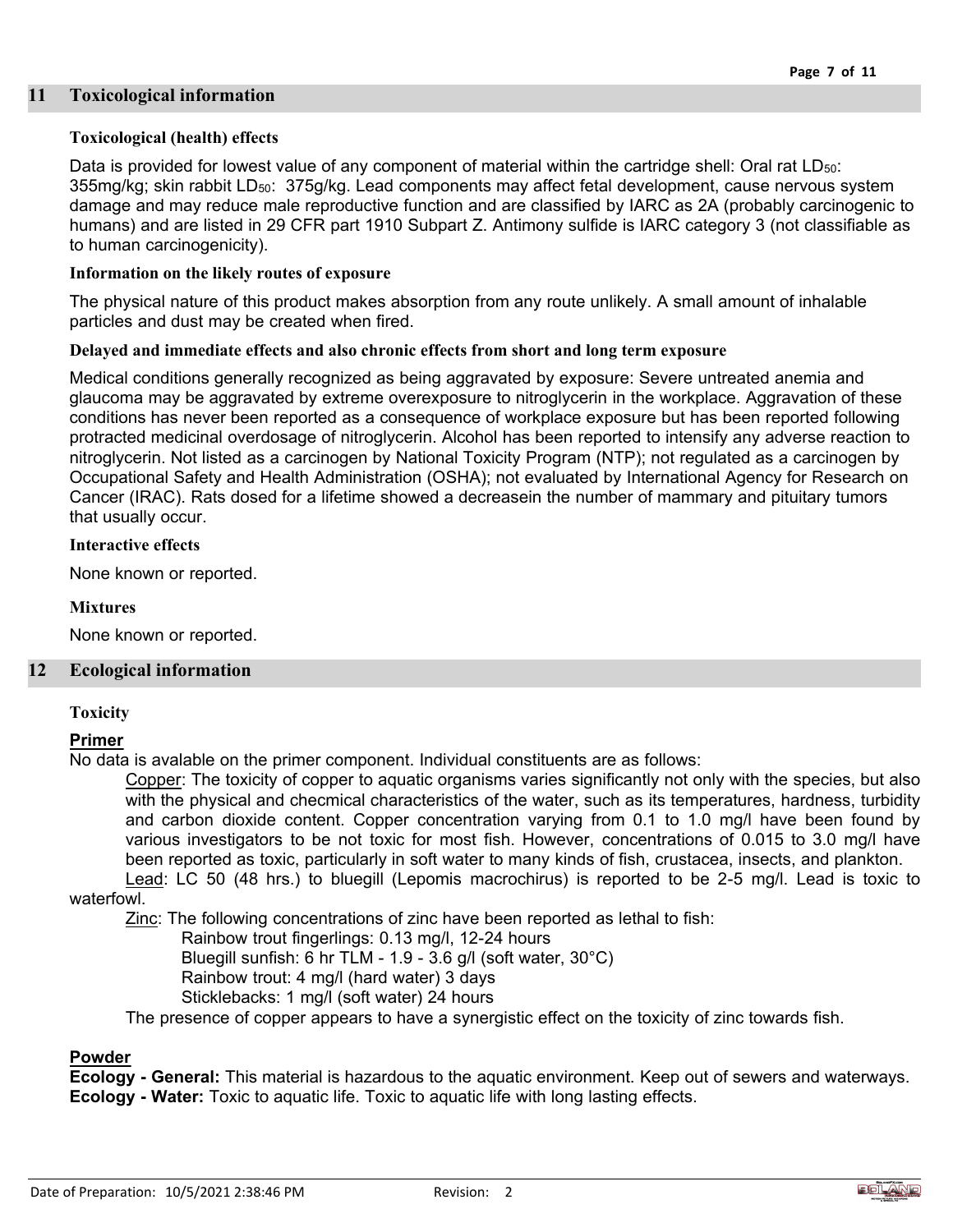| Nitroglycerin (55-63-0) |                                                                                      |
|-------------------------|--------------------------------------------------------------------------------------|
| LC50 Fish 1             | 0.87 - 3.25 mg/l (Exposure time: 95 h - Species: Lepomis macrochirus [flow-through]) |
| EC50 Daphnia 1          | 46 - 55 mg/l (Exposure time: 48 h - Species: Daphnia magna)                          |
| <b>LC50 Fish 2</b>      | 087 - 2.21 mg/l (Exposure time: 96 h - Species: Lepomis macrochirus [Static])        |
| <b>EC50 Daphnia 2</b>   | 38 - 55 mg/l (Exposure time: 48 h - Species: Daphnia magna [Staitc])                 |

| Diphenylamine (122-39-4) |                                                                                      |
|--------------------------|--------------------------------------------------------------------------------------|
| <b>LC50 Fish 1</b>       | 3.47 - 4.14 mg/l (Exposure time: 96 h - Species: Pimephales promelas [flow-through]) |
| <b>EC50 Daphnia 1</b>    | 1.69 - 2.46 mg/l (Exposure time: 48 h - Species: Daphnia magna)                      |
| ErC50 (algae)            | 0.36 mg/l (Exposure time: 72 h - Species: Green algae)                               |

| Rosin (8050-09-7) |                                                               |
|-------------------|---------------------------------------------------------------|
| EC50 Daphnia 1    | 3.8 - 5.4 mg/l (Exposure time: 48 h - Species: Daphnia magna) |

# **Persistence and degradability**

# **Primer**

Not expected to biodegrade. May decompose in soil leading to accumulation of lead.

# **Powder**

Not available

# **Bioaccumulative potential**

# **Primer**

No data

# **Powder**

| Diphenylamine (122-39-4) |        |
|--------------------------|--------|
| <b>BCF Fish 1</b>        | 51-253 |
| Log Pow                  | 3.5    |

# **Mobility in soil**

Primer: Dissolved lead from primer may migrate through soil. Powder: Not available

# **Other adverse effects**

Avoid release of cartridges to the environment.

# **13 Disposal considerations**

# **Disposal methods**

**Waste Treatment Methods:** Hazardous waste due to potential risk of explosion. Dispose of waste material in accordance with all local, regional, national, and international regulations.

**Non-Fired/Misfire Cartridge Considerations:** Non-fired cartridges, or those blank cartridges determined to be misfires, should be submerged and stored in water within a one gallon, heavy-duty, polyethylene F-style jug with a wide mouth screw-cap until at which time they are disposed of in accordance within applicable local, state, provincial, territorial, federal and international regulations. Soaked cartridges are considered hazardous waste [Flammable solid, inorganic, n.o.s.].

**Waste Disposal Recommendations:** Destroy and dispose of in accordance with applicable local, state, provincial, territorial, federal and international regulations.

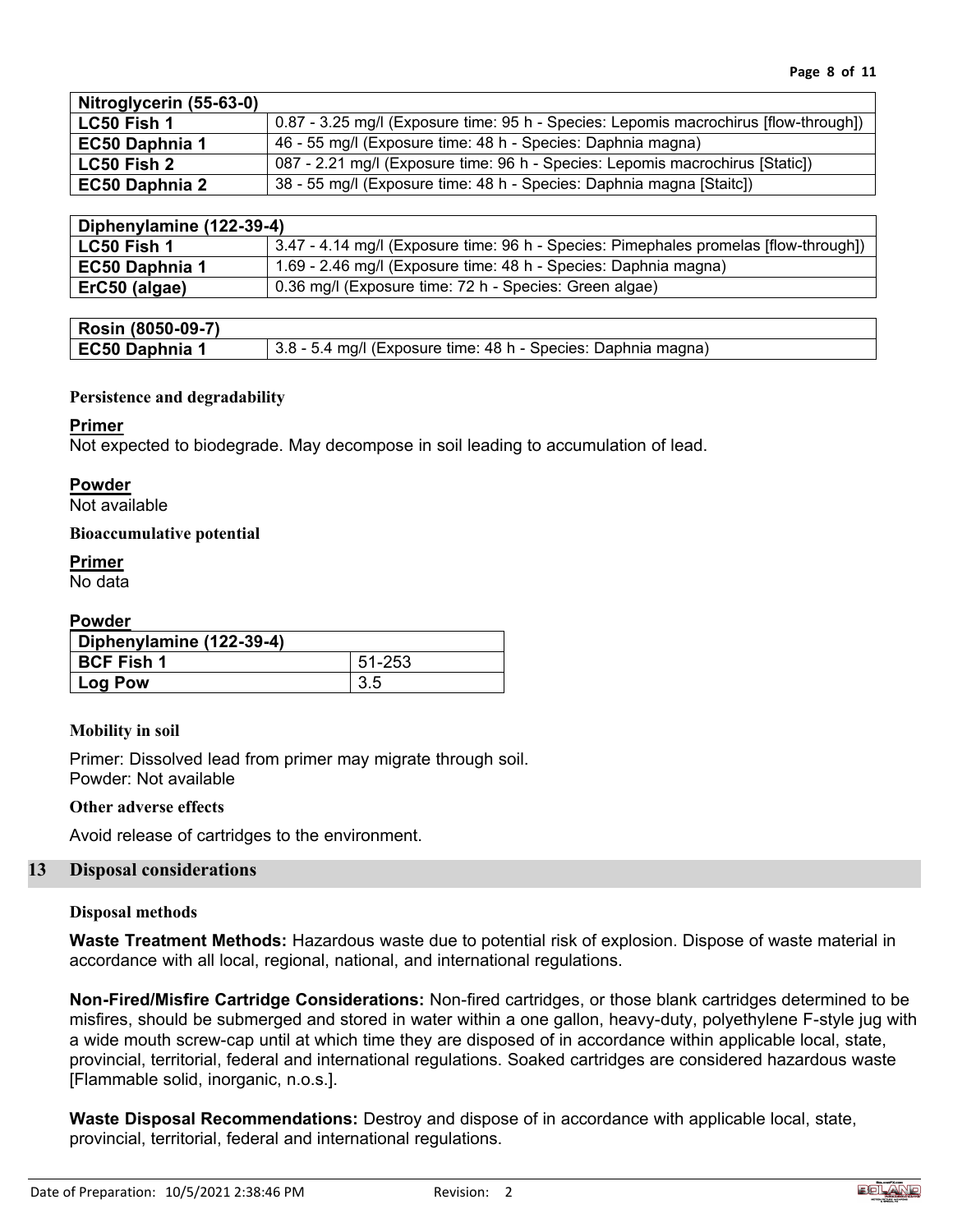### **Page 9 of 11**

**Additional Information:** Care must be taken to prevent environmental contamination from the use of this material. The user of this material has the responsibility to dispose of unused material, residues and containers in compliance with all relevant local, state and federal laws and regulations regarding treatment, storage and disposal for hazardous and nonhazardous wastes. Whatever cannot be saved for recovery or recycling should be handled as hazardous waste and sent to a RCRA approved incinerator or disposed in a RCRA approved waste facility. Prevent cartridge(s) entry to landfill, sewers and public waters.

# **14 Transport information**

**UN Number**

UN0014

### **UN Proper Shipping Name**

Cartridges, Small Arms, Blank

**Transport hazard class(es)**

# **In Accordance with DOT**

### **49CFR**

**UN#:** UN0014 **Proper Shipping Name:** Cartridges, Small Arms, Blank **Hazard Class:** 1.4s **Packing Group:** None



NOTE: When shipped via Ground within the domestic US, this item may be declared ORM-D, Cartridges, Small, Arms (label below). Specific inner packaging, outer packaging, label, and total per carton weight restrictions apply.



**In Accordance with IATA** Please consult applicable regulations prior to air shipment.

### **Packing group, if applicable**

None

# **15 Regulatory information**

**Safety, health and environmental regulations specific for the product in question**

# *US FEDERAL*

| <b>TSCA</b>                  |                                                                                                                                                                                                                                                                                                                                                                     | The compoents of this product are listed on the Toxic Substance Control Act inventory. |            |                  |                                                                                                                |
|------------------------------|---------------------------------------------------------------------------------------------------------------------------------------------------------------------------------------------------------------------------------------------------------------------------------------------------------------------------------------------------------------------|----------------------------------------------------------------------------------------|------------|------------------|----------------------------------------------------------------------------------------------------------------|
| <b>CERCLA</b>                | 25 pounds (based on nitroglycerin content); Copper R.Q 5000 lbs); Zinc (R.Q.1000 lbs); Antimony compounds (R.Q.<br>5000 lbs), Nitroglycerin (R.Q. 10 lbs); Lead thiocyanate (R.Q. 10 lbs); Lead compounds (Lead styphenate: R.Q. 10<br>lbs). (No reporting is required if diameter of the pieces of metal is equal to or esceeds 100 micrometers (0.004<br>inches). |                                                                                        |            |                  |                                                                                                                |
| <b>SARA 313</b>              | 40%), Diphenylamine (0-1%).                                                                                                                                                                                                                                                                                                                                         |                                                                                        |            |                  | Copper, Lead, and Lead compounds, Zinc (fume or dust), Barium compounds, Antimony conpounds, Nitroglycerin (4- |
| <b>SARA 313 Hazard Class</b> | Acute - YES                                                                                                                                                                                                                                                                                                                                                         | Chronic - YES                                                                          | Fire - YFS | Reactivity - YES | Release of Pressure - YES                                                                                      |
| <b>SARA 302 EHA List</b>     | Reportable Quantity: 25 pounds (CERCLA RQ)                                                                                                                                                                                                                                                                                                                          |                                                                                        |            |                  |                                                                                                                |

R.Q. = Reportable Quantity

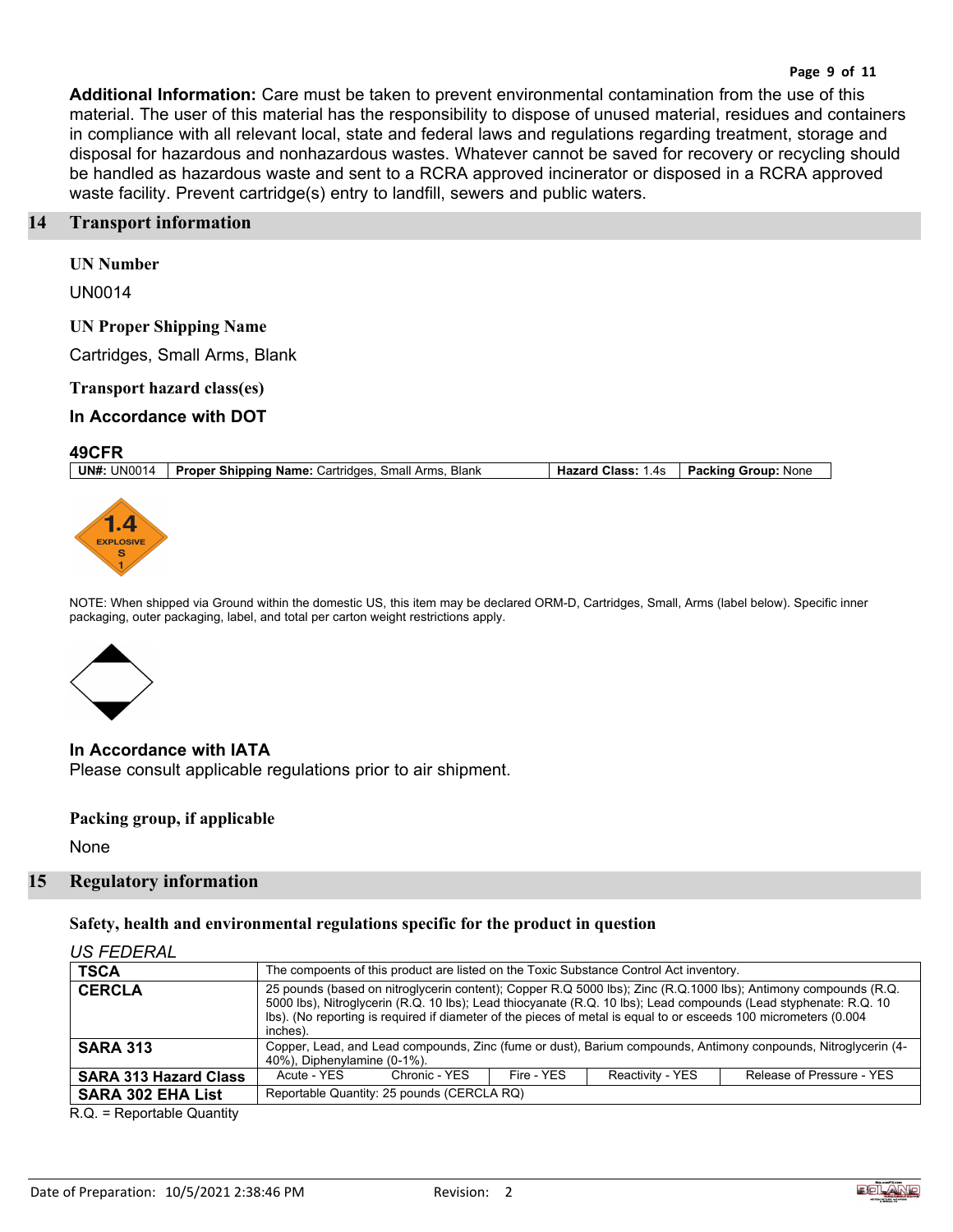# *STATE RIGHT-TO-KNOW STATUS*

| Component           | CAS#           | *CA Prop 65 | <b>New Jersey</b> | Pennsylvani | <b>Massachusett</b> | Michigan   |
|---------------------|----------------|-------------|-------------------|-------------|---------------------|------------|
|                     |                |             |                   |             |                     |            |
| Copper              | 7440-50-8      | Not listed  |                   |             |                     |            |
| Zinc                | 7440-66-6      | Not listed  | x                 | Not listed  |                     |            |
| Lead styphenate     | 15245-44-0     |             | Not listed        | Not listed  |                     | Not listed |
| Barium nitrate      | 10022-31-8     | Not listed  | Not listed        |             | x                   | Not listed |
| Antimony trisulfate | 1345-04-6      | Not listed  | Not listed        | Not listed  | Not listed          | Not listed |
| Lead thiocyanate    | $592 - 87 - 0$ |             | Not listed        | Not listed  |                     | Not listed |
| Nitroglycerin       | $55 - 63 - 0$  |             |                   |             |                     | Not listed |
| Nitrocellulose      | 9004-70-0      |             |                   |             |                     | Not listed |
| Diphenylamine       | 122-39-4       |             | v                 | v           | ✓                   | Not listed |

\* "WARNING: This product contains detectable amounts of a chemical(s) known to the State of California to cause cancer and/or birth defects or other reproductive harm."

OTHER: Wastes associated with the propellant portion of this productmay be considered RCRA Hazardous Wastes (40 CFR Part 261)(a) because it is listed (P081) due to Nitroglycerin content.

**Clean Air Act:** This material contains hazardous air pollutants (lead compounds). This material does not contain any Class 1 or Class 2 Ozone depletors.

**Clean Water Act:** Contains Priority Pollutants: copper, antimony, lead and zinc.

# *EUROPEAN REGULATIONS*

### Hazard Classification

| ו וטוואטיווויטעווי<br>Danger Symbol: | - E -          | Explosive                                                               |
|--------------------------------------|----------------|-------------------------------------------------------------------------|
| <b>Risk Phrases:</b>                 | R <sub>2</sub> | Risk of explosion by shock, friction, fire or other sources of ignition |
| Safety Phrases:                      | S2             | Keep out of reach of children                                           |

### *CANADIAN REGULATIONS*

**DSL Status:** The components of this product are on the Canadian DSL list or are exempt from reporting under the New Substances Notification Regulations.

**IDL:** Copper, Barium nitrate, Antimony compounds.

| Nitroglycerin (55-63-0)     |                                                                         |
|-----------------------------|-------------------------------------------------------------------------|
|                             | Listed on the Canadian DSL (Domestic Substances List)                   |
| <b>WHMIS Classification</b> | Note: Explosives are not regulated under WHMIS. They are subject to the |
|                             | regulations of the Explosives Act of Canada.                            |

| Nitrocellulose (9004-70-0)  |                                                                                                                         |
|-----------------------------|-------------------------------------------------------------------------------------------------------------------------|
|                             | Listed on the Canadian DSL (Domestic Substances List)                                                                   |
| <b>WHMIS Classification</b> | Note: Explosives are not regulated under WHMIS. They are subject to the<br>regulations of the Explosives Act of Canada. |

| Diphenylamine (122-39-4)       |                                                                                                  |
|--------------------------------|--------------------------------------------------------------------------------------------------|
|                                | Listed on the Canadian DSL (Domestic Substances List)                                            |
|                                | Listed on the Canadian IDL (Ingredient Disclosure List)                                          |
| <b>IDL Concentration: 0.1%</b> |                                                                                                  |
| <b>WHMIS Classification</b>    | Class D Division 1 Subdivision B - Toxic material causing immediate and serious<br>toxic effects |
|                                | Class D Division 2 Subdivision B - Toxic material causing othertoxic effects                     |